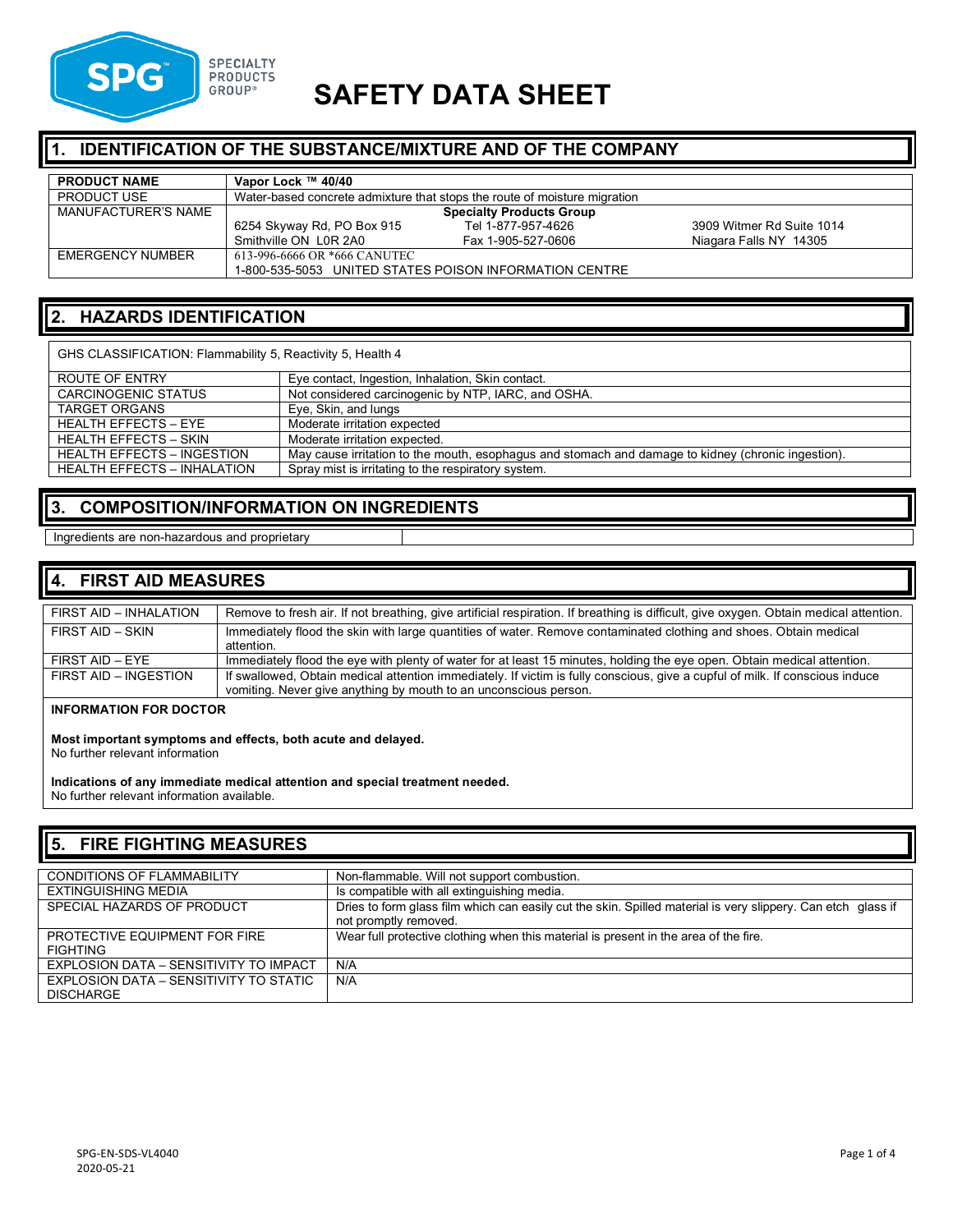# **VAPOR LOCK ™ 40/40**

### **6. ACCIDENTAL RELEASE MEASURES**

| <b>SPILL PROCEDURES</b>             | Small spills – Mop up and neutralize liquid, dispose in accordance with federal, provincial and local requlations or<br>permits. Large spills - Isolate hazard area. Do not touch or walk through spilled material. Isolate, dike and store<br>discharged material, if possible. Use sand or earth to contain material. If containment is impossible, neutralize<br>contaminated area and flush with large quantities of water. |
|-------------------------------------|---------------------------------------------------------------------------------------------------------------------------------------------------------------------------------------------------------------------------------------------------------------------------------------------------------------------------------------------------------------------------------------------------------------------------------|
| PERSONAL PRECAUTIONS                | Wear chemical goggles, body-covering protective clothing, chemical resistant gloves and rubber boots. Use a                                                                                                                                                                                                                                                                                                                     |
|                                     |                                                                                                                                                                                                                                                                                                                                                                                                                                 |
|                                     | NIOSH- approved dust and mist respirator where spray mist occurs.                                                                                                                                                                                                                                                                                                                                                               |
| ENVIRONMENTAL PRECAUTIONS           | Prevent the material from entering drains or watercourses. Notify authorities if spill has entered watercourse or                                                                                                                                                                                                                                                                                                               |
|                                     | sewer.                                                                                                                                                                                                                                                                                                                                                                                                                          |
| <b>REFERENCES TO OTHER SECTIONS</b> |                                                                                                                                                                                                                                                                                                                                                                                                                                 |

### **REFERENCES TO OTHER SECTIONS**

See Section 7 for information on safe handling

See Section 8 for information on personal protection equipment

See Section 13 for disposal information

### **7. HANDLING AND STORAGE**

| <b>HANDLING</b>                           | Avoid contact with eyes, skin and clothing. Avoid breathing mist. Keep container closed. Promptly clean up spills.                  |  |
|-------------------------------------------|-------------------------------------------------------------------------------------------------------------------------------------|--|
|                                           |                                                                                                                                     |  |
|                                           |                                                                                                                                     |  |
| <b>STORAGE</b>                            | Keep container closed. Store in clean steel or plastic containers. Separate from acids, reactive metals and ammonium salts. Storage |  |
|                                           |                                                                                                                                     |  |
|                                           | temperature 0-95 deg C. Do not store in aluminum, fiberglass, copper, brass, zinc or galvanized containers.                         |  |
|                                           |                                                                                                                                     |  |
|                                           |                                                                                                                                     |  |
|                                           | INFORMATION ABOUT PROTECTION AGAINST EXPLOSION AND FIRE                                                                             |  |
| Keep ignition sources away – Do not smoke |                                                                                                                                     |  |
|                                           |                                                                                                                                     |  |
|                                           | Protect against electrostatic charges                                                                                               |  |

**SPECIFIC END USE(S)**  No further relevant information available

### **8. EXPOSURE CONTROLS/PERSONAL PROTECTION** ENGINEERING CONTROL MEASURES<br>RESPIRATORY PROTECTION Use with adequate ventilation. Keep containers closed. Safety shower and eyewash fountain should be within direct access. Use a NIOSH-approved dust and mist respirator where spray mist occurs. Observe Provincial regulations for respiratory use. HAND PROTECTION Full-length gloves should be worn during all handling operations. Neoprene gloves.<br>EYE PROTECTION Chemical goggles should be worn during all handling operations to protect against EYE PROTECTION Chemical goggles should be worn during all handling operations to protect against splashing.<br>BODY PROTECTION Discard contaminated protective equipment. If there is danger of splashing, wear overall or a Discard contaminated protective equipment. If there is danger of splashing, wear overall or apron. PROTECTION DURING APPLICATION | During application, adequate ventilation must be provided. Mix in a well-ventilated area. If ventilation is poor, wear respiratory protection. Dries to form glass film which can easily cut the skin. Spilled material is very slippery. Can etch glass if not promptly removed.

| 9. PHYSICAL AND CHEMICAL PROPERTIES   |                 |  |
|---------------------------------------|-----------------|--|
| PHYSICAL STATE                        | Liquid          |  |
| <b>ODOUR &amp; APPEARANCE</b>         | Odorless, clear |  |
| ODOR THRESHOLD (ppm)                  | <b>NA</b>       |  |
|                                       |                 |  |
| <b>SPECIFIC GRAVITY</b>               | $1.07 - 1.10$   |  |
| VAPOR DENSITY (AIR = 1)               | <b>ND</b>       |  |
| VAPOR PRESSURE 20°C                   | <b>ND</b>       |  |
| <b>EVAPORATION RATE</b>               | <b>ND</b>       |  |
| BOILING POINT (°C)                    | <b>ND</b>       |  |
| FREEZING POINT (°C)                   | ND.             |  |
| pH                                    | $10 - 12$       |  |
| COEFFICIENT OF WATER/OIL DISTRIBUTION | <b>ND</b>       |  |
| SOLUBILITY IN WATER                   | Miscible        |  |
| VOC (g/L)                             | 0               |  |
| FLASH POINT (PMCC) (°C/°F)            | Non-flammable.  |  |
| UPPER FLAMMABLE LIMIT %VOL            | <b>NA</b>       |  |
| LOWER FLAMMABLE LIMIT %VOL            | <b>NA</b>       |  |
| <b>AUTOIGNITION TEMP (°C/°F)</b>      | <b>NA</b>       |  |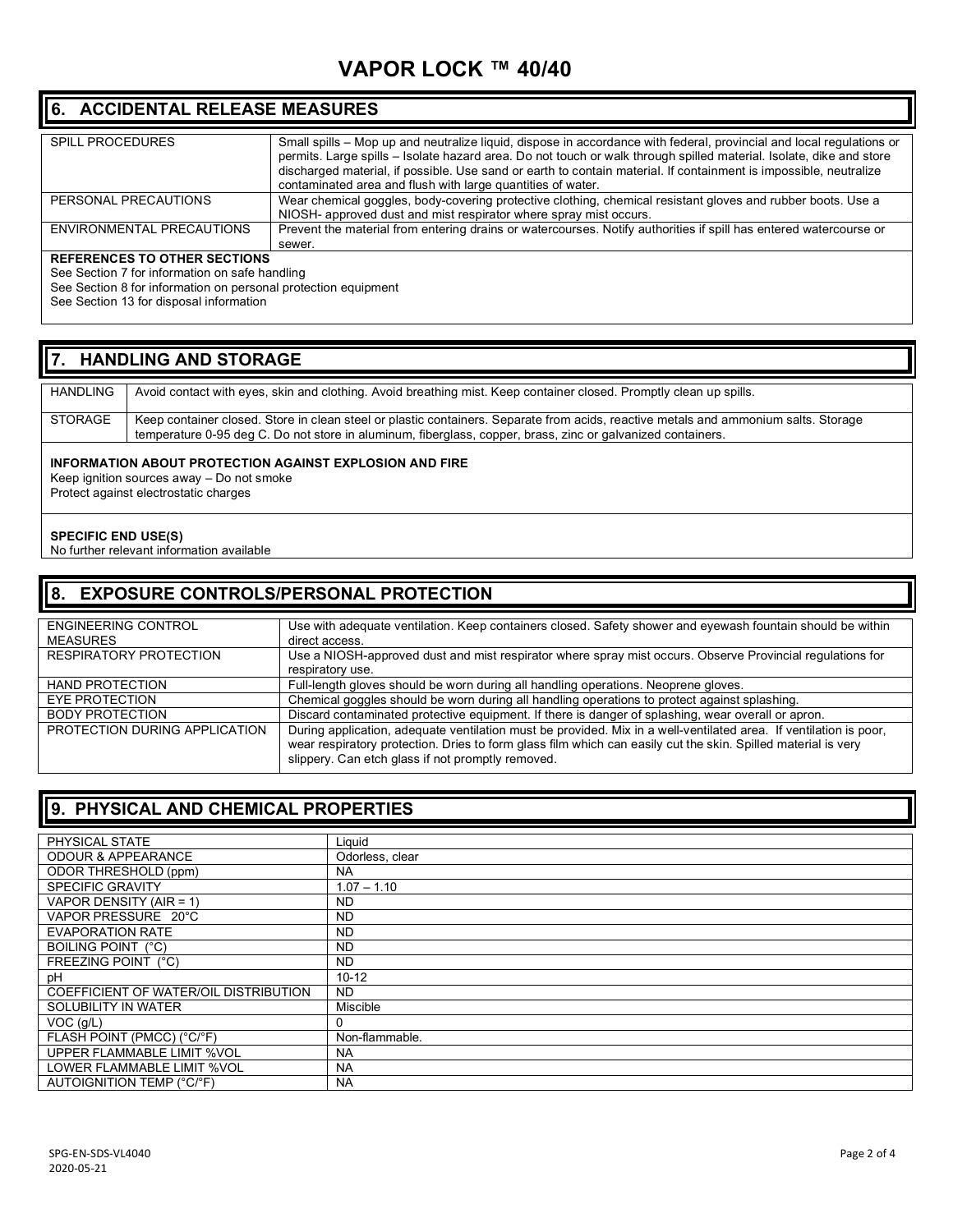# **VAPOR LOCK ™ 40/40**

## **10. STABILITY AND REACTIVITY**

| <b>STABILITY</b>                 | Stable under normal conditions                                                                                                                                                                                                                           |
|----------------------------------|----------------------------------------------------------------------------------------------------------------------------------------------------------------------------------------------------------------------------------------------------------|
| CONDITIONS TO AVOID              | Do Not Freeze                                                                                                                                                                                                                                            |
| MATERIALS TO AVOID               | Gels and can generate heat when mixed with acid. May react with ammonium salts resulting in<br>evolution of ammonia gas. Flammable hydrogen gas may be produced on contact with<br>aluminum, tin, lead and zinc. May react with strong oxidizing agents. |
| HAZARDOUS POLYMERIZATION         | Will not occur                                                                                                                                                                                                                                           |
| HAZARDOUS DECOMPOSITION PRODUCTS | Hydrogen gas                                                                                                                                                                                                                                             |

### **11. TOXICOLOGICAL INFORMATION**

| EFFECTS OF ACUTE EXPOSURE            | Irritation to the eyes and skin is expected. Irritation and burning sensation of mouth, throat, nausea,<br>vomiting and abdominal pain. On inhalation of liquid will cause irritation to mucous membranes,<br>coughing and wheezing. |
|--------------------------------------|--------------------------------------------------------------------------------------------------------------------------------------------------------------------------------------------------------------------------------------|
| EFFECTS OF CHRONIC EXPOSURE          | May cause dermatitis and irritation on repeated contact.                                                                                                                                                                             |
| <b>EXPOSURE LIMITS</b>               | NA.                                                                                                                                                                                                                                  |
| <b>IRRITANCY</b>                     | Moderate irritation expected                                                                                                                                                                                                         |
| <b>SENSITIZATION</b>                 | ND.                                                                                                                                                                                                                                  |
| <b>CARCINOGENICITY</b>               | Not listed as a carcinogen by IARC, NTP or OSHA.                                                                                                                                                                                     |
| REPRODUCTIVE TOXICITY                | <b>ND</b>                                                                                                                                                                                                                            |
| <b>TERATOGENICITY</b>                | <b>ND</b>                                                                                                                                                                                                                            |
| <b>MUTAGENICITY</b>                  | <b>ND</b>                                                                                                                                                                                                                            |
| TOXICOLOGICALLY SYNERGISTIC PRODUCTS | <b>ND</b>                                                                                                                                                                                                                            |

# **12. ECOLOGICAL INFORMATION**

| <b>MOBILITY</b>                           | Sinks and mixes with water. Diluted material rapidly depolymerizes to yield dissolved silica in a form that is    |
|-------------------------------------------|-------------------------------------------------------------------------------------------------------------------|
|                                           | indistinguishable from natural dissolved silica.                                                                  |
| PERSISTENCE/DEGRADABILITY                 | This product is not persistent in aquatic systems, but its high pH when undiluted or un-neutralized is harmful to |
|                                           | aquatic life. Full ecological impact has not been determined.                                                     |
| BIO-ACCUMULATION                          | Neither silica nor sodium will appreciably bioconcentrate up the food chain.                                      |
| <b>ECOTOXICITY</b>                        | The following data is reported for sodium silicate on a 100% basis:                                               |
|                                           | A 96-hour median tolerance for: Fish (Gambusia affnis) of 2320 ppm; Water fleas (Daphnia magna) of 247            |
|                                           | ppm; Snail eggs (Lymnea) of 632 ppm; (Amphipoda) of 160 ppm.                                                      |
| <b>RESULTS of PBT and vPvB Assessment</b> |                                                                                                                   |

**PBT:** N/A **vPvB**: N/A

### **13. DISPOSAL CONSIDERATIONS**

| PRODUCT DISPOSAL            | Absorb product on an inert material (sand or earth) and transfer absorbed product into a waste container. Dispose of in |
|-----------------------------|-------------------------------------------------------------------------------------------------------------------------|
|                             | accordance with all applicable local and national regulations.                                                          |
| <b>CONTAINER DISPOSAL</b>   | Labels should not be removed from containers until they have been cleaned. Empty containers may contain hazardous       |
|                             | residues. Dispose of containers with care.                                                                              |
| <b>UNCLEANED PACKAGINGS</b> |                                                                                                                         |

**Recommendation:** Disposal must be made according to official regulations

## **14. TRANSPORTATION INFORMATION**

| <b>CANADA</b>                              | <b>TDG CLASSIFICATION</b>         |  |  |
|--------------------------------------------|-----------------------------------|--|--|
| <b>NOT REQUIRED</b><br><b>HAZARD LABEL</b> | NOT REGULATED, Keep from freezing |  |  |
| <b>EXPORT</b>                              |                                   |  |  |
| <b>DOT CFR 172.101 DATA</b>                | <b>NOT REGULATED</b>              |  |  |
| UN PROPER SHIPPING NAME                    | <b>NA</b>                         |  |  |
| UN CLASS                                   | <b>NA</b>                         |  |  |
| UN NUMBER                                  | <b>NA</b>                         |  |  |
| UN PACKAGING GROUP                         | <b>NA</b>                         |  |  |
| <b>FLASH POINT</b>                         | <b>NA</b>                         |  |  |
| <b>HAZARDOUS MATERIAL</b>                  | <b>NA</b>                         |  |  |
| <b>HAZARD LABEL</b>                        | <b>NA</b>                         |  |  |
| <b>MARINE POLLUTANT</b>                    | No                                |  |  |
| SPECIFIC PRECAUTIONS FOR USER              | N/A                               |  |  |